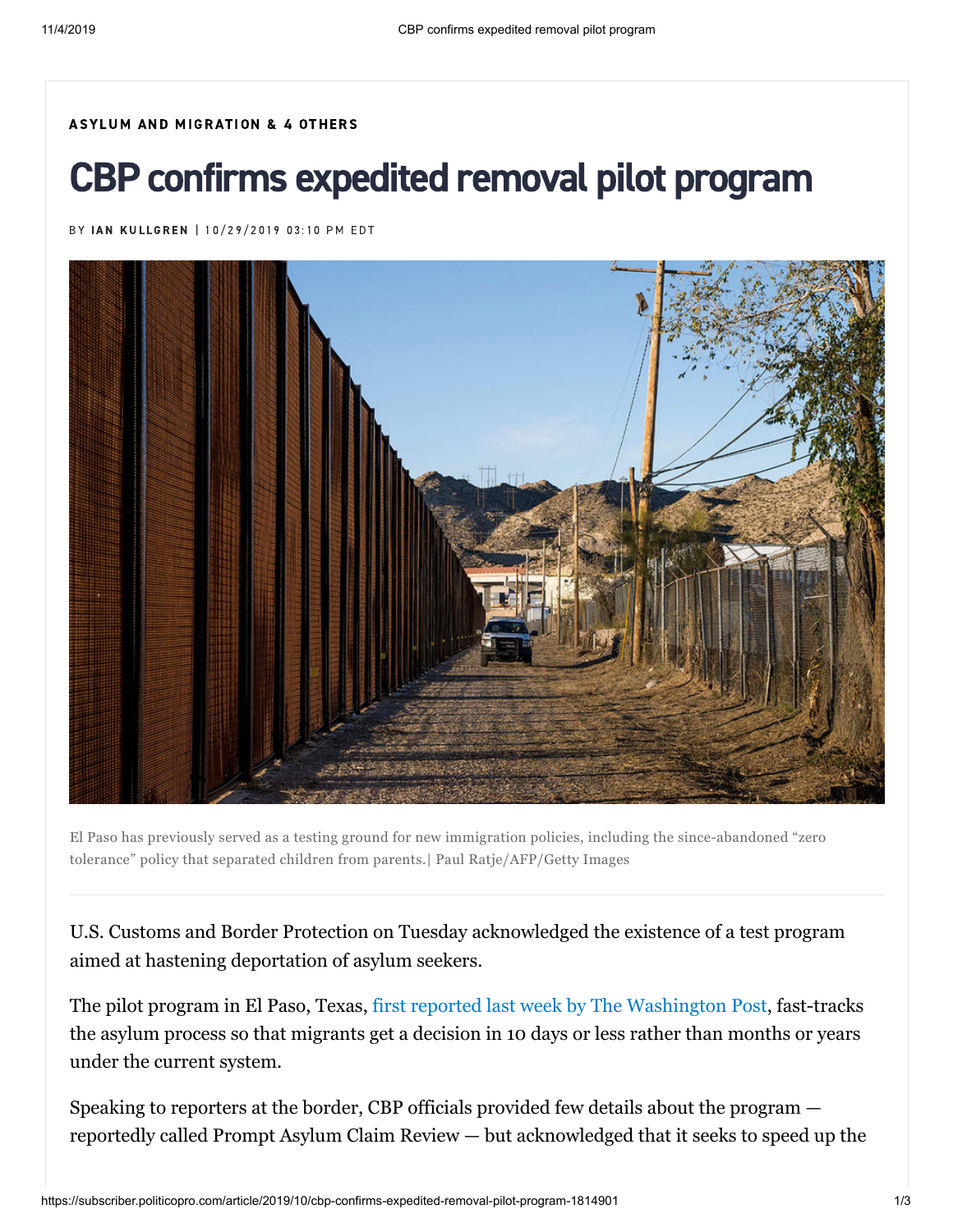## 11/4/2019 CBP confirms expedited removal pilot program

adjudication of claims. Officials said that several dozen migrants have been processed under the pilot program so far "but we expect that number to expand."

"We're modestly getting out the gate as far as the numbers and folks we're putting through these expedited processes," Deputy CBP Commissioner Robert Perez said. "In the end, it's really simple — it's about effectuating an efficient, and bringing integrity to, an immigration outcome for those who would seek a claim to stay in the country."

Migrants under the pilot program are reportedly taken to a 1,500-bed facility near El Paso and are given one day to call family or an attorney. They are then given an interview with an asylum officer to determine whether they have a credible fear of returning to their home country.

Immigrant attorneys and advocates have criticized the so-called PACR program, saying that it makes it harder — in some cases impossible — for migrants to get legal representation before they're deported. Several attorneys told reporters Monday that their clients were kept in detention for several days with limited contact to the outside world.

"The facts, as we understand them, indicate that border patrol is fast-tracking deportations while holding migrants nearly wholly incommunicado at one of their notorious black-hole detention facilities," said Shaw Drake, a policy attorney for the American Civil Liberties Union Border Rights Center.

Linda Rivas, executive director of Las Americas Advocacy Center in El Paso, said she was not allowed to speak to her clients in person and that border patrol would not confirm whether they were part of the expedited pilot program. She later found out that one of them had been deported the same day.

"PACR completely undermines our role as legal advocates," Rivas said. "None of the nonprofits on the ground have been told by CBP that this is something that they're doing, nor have we been asked to collaborate or even talk about access to counsel."

El Paso has previously served as a testing ground for new immigration policies, including the since-abandoned "zero tolerance" policy that separated children from parents.

Perez said that immigration judges will ultimately make asylum decisions and that migrants won't be detained by border patrol longer than the customary three days.

"Our objective is to, to the best extent possible, to keep people within 72 hours," Perez said.

## RELATED ARTICLES

[Family members arrests along the border soared in March](https://subscriber.politicopro.com/article/2019/03/family-members-arrests-along-the-border-soared-in-march-1301098)